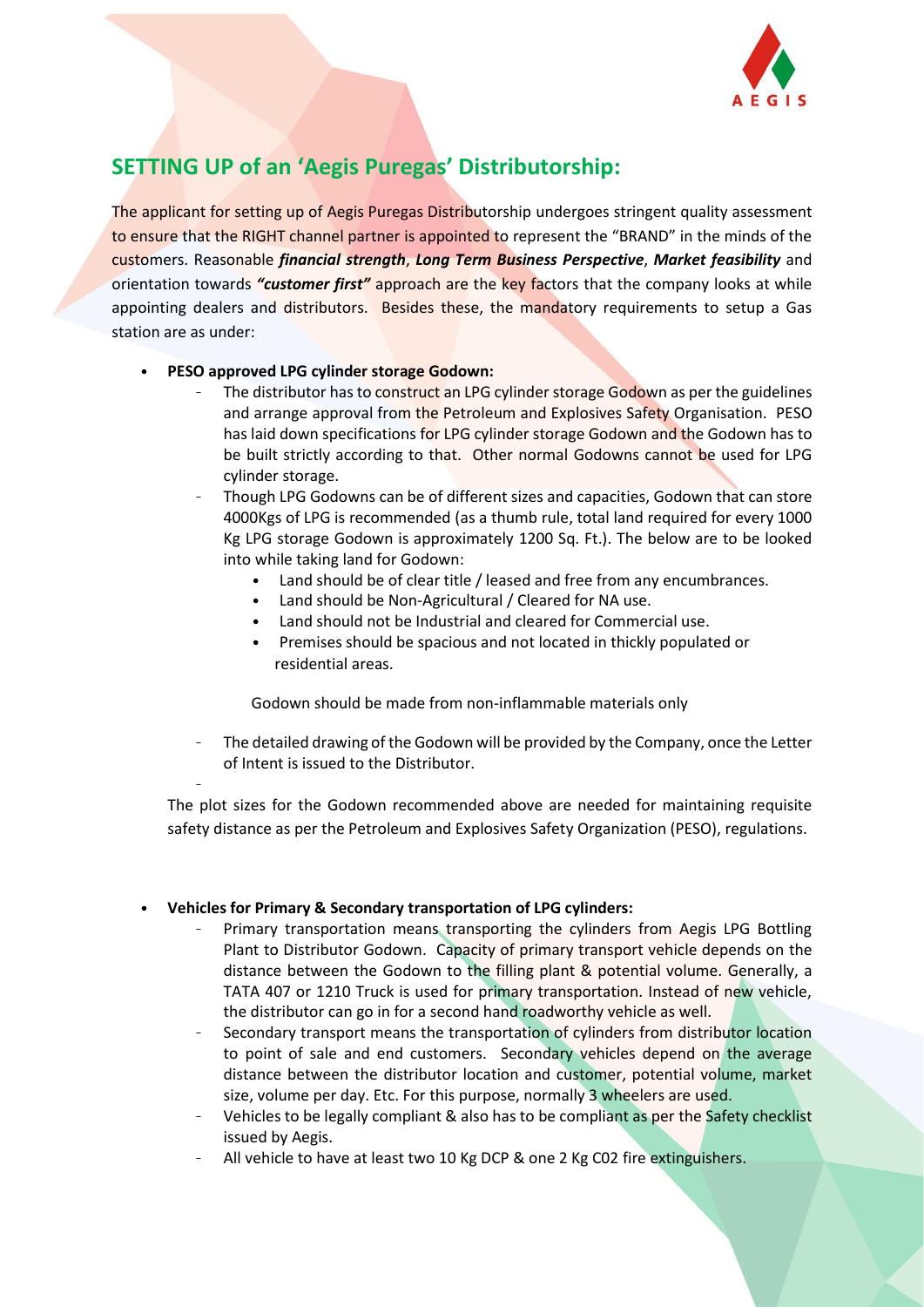

#### • **Investment in cylinders:**

- Varies from market to market and the sales volume; higher the average monthly sales volume of the distributor, higher the utilization of cylinders
- Distributor has to give Security Deposit or a Bank Guarantee for release of cylinders.
- In turn the client too has to pay the "Cylinder Deposit" to the Distributor while opening a purchase account with the Distributor.
- These cylinders remain a property of the company and the deposit is refunded at the applicable refund rates at the time of return.
- **A place to do business:**
	- Should be near the market with telephone & internet connection
	- To accommodate at least one receptionist, salesman & an accountant.
- • **Working Capital:**

•

- Varies from market to market and depends largely on volume
- Aegis does not believe in blocking working capital and hence tries to operate distributors at the lowest floor stock levels of cylinders.
- **Manpower :**
	- Shall include Sales staff, drivers for vehicles, cylinder delivery staff, operators
	- Staff to be presentable & must wear Aegis uniforms
	- All staff to be competent and well trained in their respective domain.
	- Sales team selection will have to be done by Aegis Manager in line with the Aegis quality standards.

| Approximate time schedule of the Puregas distributor commissioning project |                                                                                                                               |                                                |
|----------------------------------------------------------------------------|-------------------------------------------------------------------------------------------------------------------------------|------------------------------------------------|
| 1.                                                                         | Finalization and issue of Letter of Intent post screening.                                                                    | <b>Start Point</b>                             |
| 2.                                                                         | Godown land inspection and preparation of drawing                                                                             | $7-10$ Days                                    |
| 3.                                                                         | Preparation of documents for PESO, plan submission and approvals                                                              | 15-20 Days                                     |
| 4.                                                                         | Obtaining NOC from local authorities                                                                                          | 10-15 Days                                     |
| 5.                                                                         | Construction of Godown as per PESO guidelines (Depends on<br>Dealer's ability to push the work at local department level)     | 2-3 Months                                     |
| 6.                                                                         | Readying the infrastructure required for sales and distribution<br>(vehicles, sales and delivery staff, office, Training etc) | <b>Runs Parallel to Godown</b><br>construction |
| 7.                                                                         | Preparation and submission of documents to PESO for final approval,<br>inspection of Godown and grant of final approval       | $15-10$ days                                   |
|                                                                            | Total time required for setting up 'puregas' distributorship                                                                  | 3 to 5 Months<br><b>Approx</b>                 |

# **Project time schedule:**